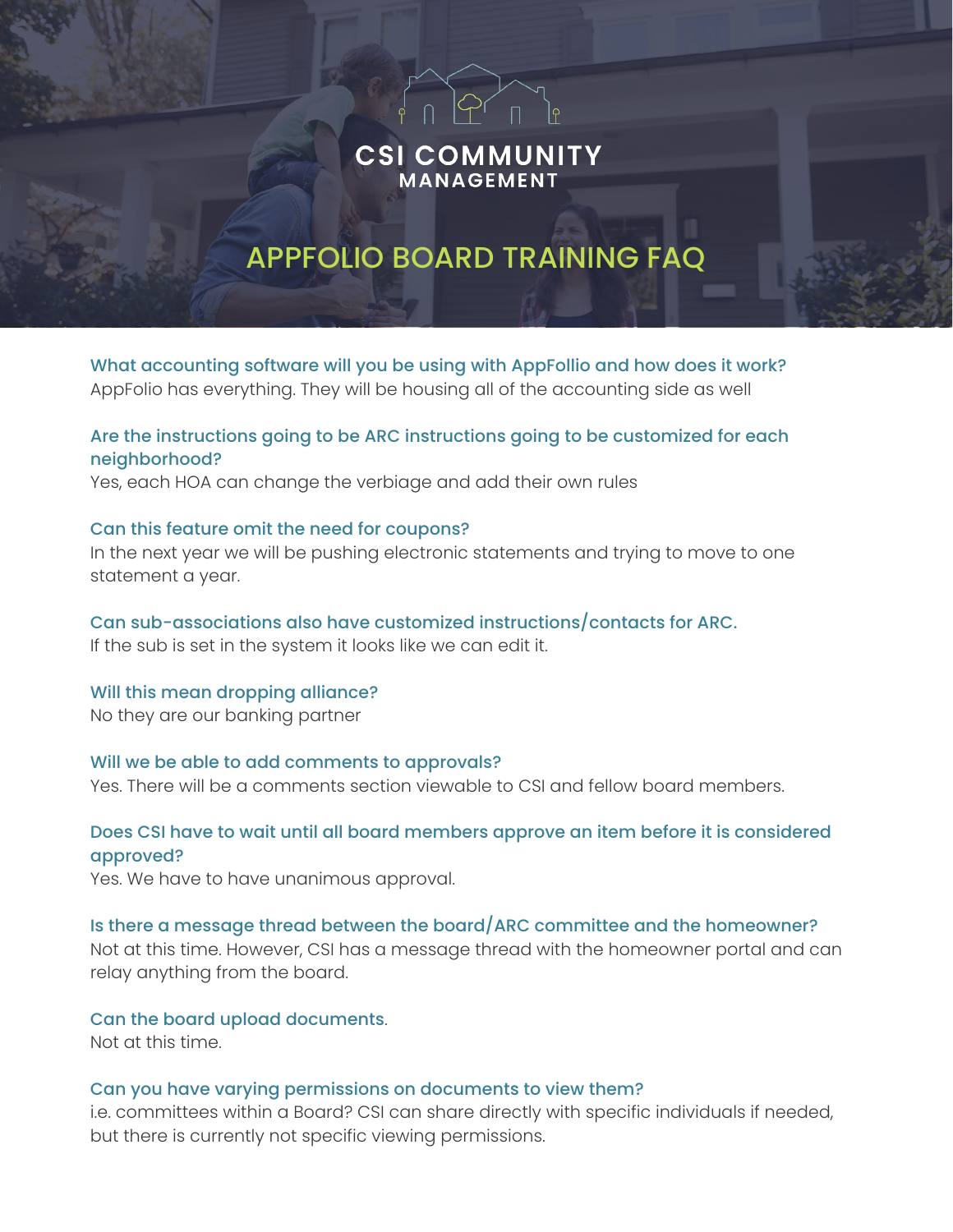#### Are board members able to upload in the documents section?

(i.e. meeting minutes, agendas) Not currently.

#### Will HOA data and docs in current system port over to the new system?

Yes. We have been moving everything over since July

#### Will the Master Policy be posted in the insurance tab?

The master policy can be put under Shared Documents. AppFolio has noted our need to include that on the Insurance tab. Instructions to obtain the policy is also in the portal.

#### What about multi unit owners?

Can they have multiple in one account? Multi-unit owners will have one portal login where they can toggle between units.

#### Can we run reports from this system to pull renter info?

CSI can pull renter reports if needed.

#### Does CSI upload the homeowner information?

Yes, and the homeowner can add information as well

#### Will there be a directory?

CSI can pull a homeowner directory and share if needed.

#### Will other people in the neighborhood be able to see my contact information?

The directory can be customized to show or not show this information as each association needs.

#### Who updates calendar information for each community?

At this time CSI, it has been

#### What happens to coupon books and auto draft?

We will be moving to statement and we will still offer AAB e-checks (auto -draft) and CC payments.

#### Can homeowner/home lot accounts be linked to a map or community plat references?

i.e. our community has different CCRs depending on home location/section. We are still working on this one.

#### Will payments update with dues increase?

Autopayments will not automatically increase. The homeowner needs to edit their current auto payment amount. This can be added in the dues increase letter to inform the homeowner.

#### Does that mean you remain with alliance operating system?

AAB will still be our banking partner and has integrations with AppFolio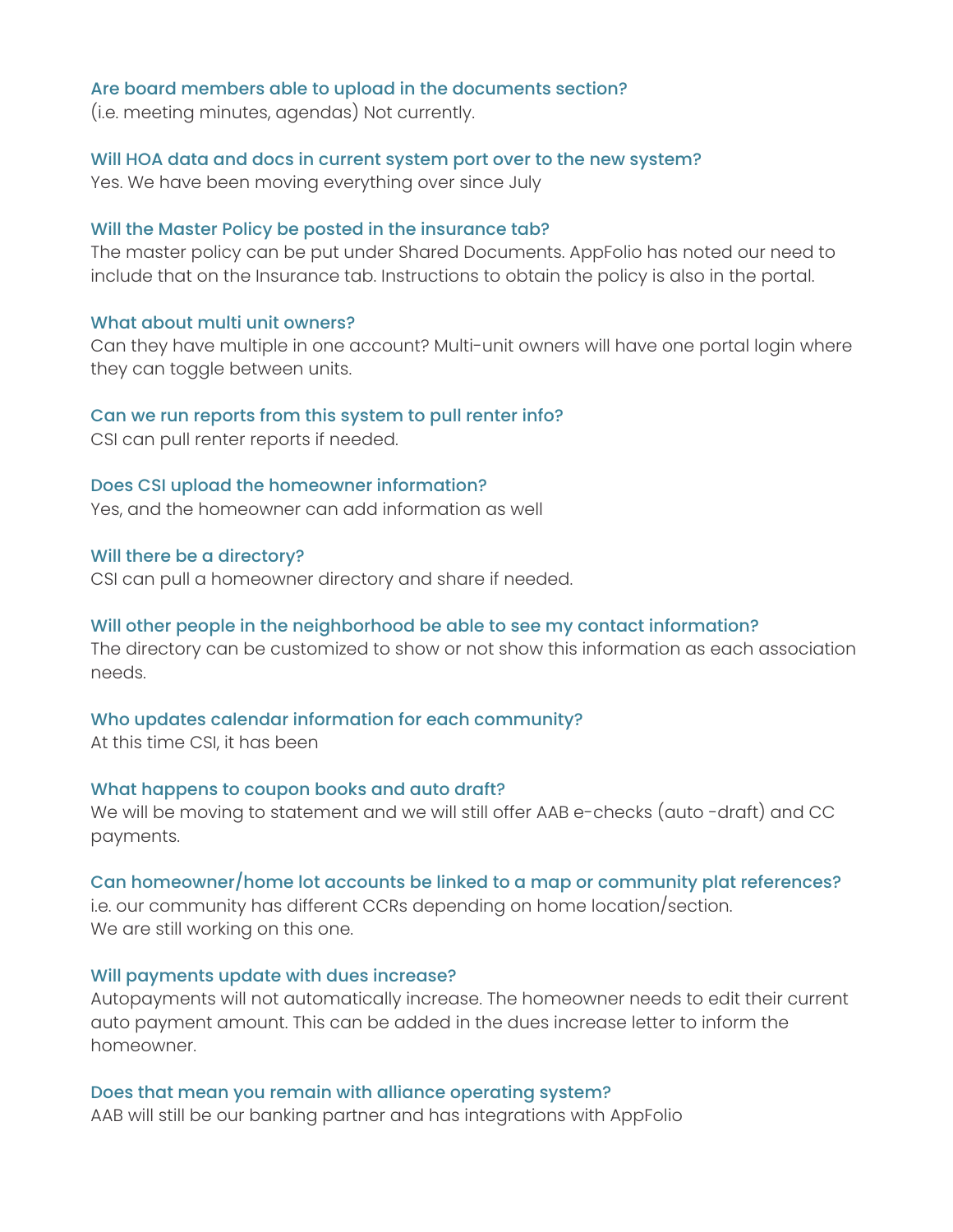#### Does this system generate out of compliance notices?

AppFolio allows for compliance tracking and communication. All compliance notices will be sent through AppFolio.

## Can committee members who might not be board members get extra permission sets to their homeowner login to post events?

At this time events can only be posted by CSI employees.

## Will a single approval from one board member be the final approval? so if we need full approval, can that be set or is that to be discussed in the message thread and then approved one time?

All board members will vote and the vote will need to be unanimous in order to be fully approved.

## Will the HOA be able to see the message thread being communicated on between the homeowner and CSI?

Board Members will not be able to see the thread between homeowners and CSI.

#### How does the new system impact legality issues of how the board conducts business.

For instance, I have heard that email votes are valid only if unanimous. Appfolio's system tracks the vote. It has to be unanimous at this time.

## I do not see anything that about reports such as balance sheets, income statements, vendors.

At this time, we will be emailing reporting to all boards. Mangers will be reaching out to board members regarding reporting and how to make sure you have what you need. Appfoilo will be rolling out soon the reporting side on the portal.

## I see that we can approve invoices, but can we see invoices that we do not have to approve?

Yes, ALL invoices will now be in the packet

#### Homeowner input on a violation?

They will do this on the CSI website and we will log it.

#### Is here a limit on the number of photos per violation?

No there is not

## Our compliance reports are currently 200+ pages. Will we be able to create filters on the compliance reports to only see open items?

This was a big reason for the move. The reporting is much simpler and we will be able to customize it all

#### Will board be able to see a history of the violations of a property?

Yes, there is a report for each violation.